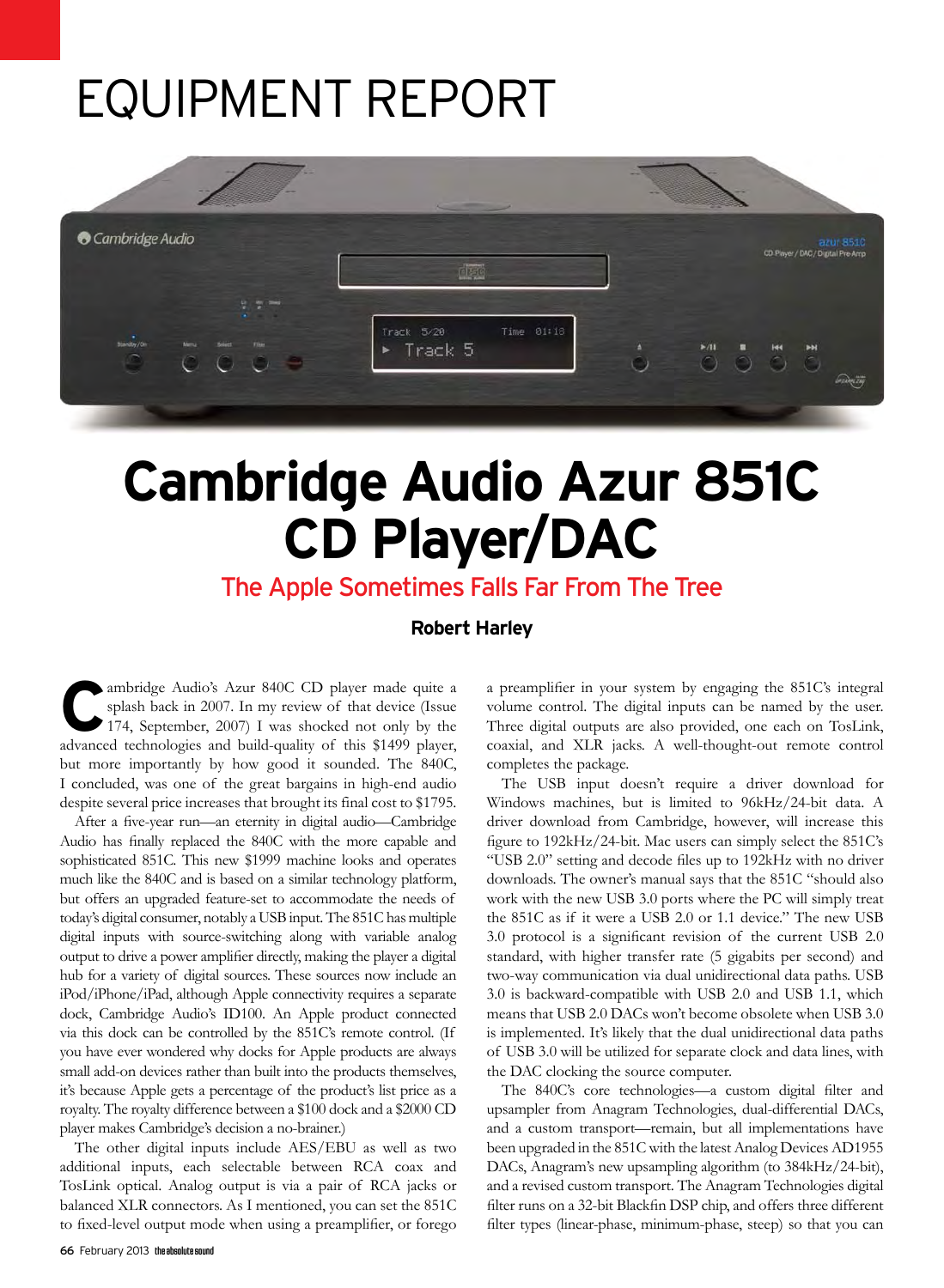

select the filter whose sound best complements your system. I liked the ability to select filters by remote control from the listening seat. Interestingly, the transport mechanism incorporates an upsampler right in the drive. The upsampled data are again upsampled in the Anagram Technologies chip.

Popping the hood revealed a design and layout that is considerably more efficient and streamlined than that of the 840C. Greater integration of circuits and smaller surface-mount parts have considerably reduced the circuit-board real estate. The 840C's interior, by contrast, looked like it had been designed by a tweaker on a mission; the chassis was packed with lots of local power-supply regulation, filtering, and other high-end techniques. The transport is a custom design with a more robust construction and sturdier disc-clamping mechanism than that found in Philips and Sony mechanisms. The chassis work is particularly nice for a player of this price, with extruded-aluminum side panels finished with a brushed surface. The acoustically damped chassis, available in black or silver, is well-finished, robust, and handsome. Overall, the 851C offers quite a bit of advanced technology, a great feature set, and a solid build for \$1999.

### **Listening**

There's a natural tendency to assume that when a product is replaced, the successor's sonic character will be similar to the earlier model. This is especially true when the original product was a commercial hit and developed a following.

That was not the case with the 840C and 851C. Not only do the two players sound very different, but the 851C is almost a mirror-image of the 840C's strengths and shortcomings.

The 840C was so compelling because it brought a smoothness, refinement, and sophistication in the midrange and treble to an affordable price point (\$1499 at introduction). The treble hardness and synthetic character that often characterize digital playback at this price were simply gone. Moreover, the 840C had wonderful soundstage dimensionality, spaciousness, and bloom. Although not the last word in resolution, the 840C exhibited an ease that consistently drew me into the musical performance. The soundstage perspective was slightly distant and laid-back, contributing to the player's overall sense of ease. The tradeoff was a somewhat soft bass, reduced impact in the bottom octaves, and muted dynamic contrasts. The 840C was the CD-player equivalent of a classic tube amplifier—a good thing in a midpriced digital source in my view. Overall, the 840's minor sonic shortcomings were well worth the ease and musicality the player brought to the table. In my review I called the 840C the bestsounding disc player under \$5000.

Given the 840C's great musical and commercial success, I was surprised that the 851C took a decidedly different sonic turn. Where the 840C was laid-back, smooth, and relaxed, the 851C is forward, incisive, and vivid. This is a player that brings the soundstage forward and seems to "spotlight" instrumental images with a heightened sense of presence and immediacy. In addition, the treble balance favors resolution and detail over ease and smoothness. Cymbals are prominent in the mix, but with a far greater sense of air and openness compared with the 840C. Similarly, the 851C is considerably more transparent and resolving than the 840C. The newer machine brings a sense of clarity to instrumental images as well to the space in which they exist. There's a real feeling of hearing through the player to the recording venue. Moreover, the new player has tighter image focus, and more tangible space between and around those images. Count Basie's marvelously recorded piano that begins "The Blues Machine" from *88 Basie Street* [JVC XRCD] was remarkable for the air around the piano and for the resolution

## **SPECS & PRICING**

Analog outputs: Balanced on XLR jacks, unbalanced on RCA Digital outputs: TosLink optical, SPDIF on RCA, AES/EBU Digital inputs: Two TosLink optical, USB Type B (Audio Profile 1.0 or 2.0, user selectable), AES/EBU Filters: Three selectable (linear phase, minimum phase, steep) Output level: Variable; 2.2V at full scale unbalanced (4.4V balanced) Control inputs/outputs: RS232, IR emitter in, control bus in

and out Dimensions: 16.9" x 4.5" x 14.7" Weight: 22 lbs. Price: \$1999

#### **Audio Plus Services**

156 Lawrence Paquette Industrial Drive Champlain, NY 12919 (800) 663- 9352 audioplusservices.com cambridge-audio.com

## **Associated Components**

Digital Sources: iMac and MacBook servers, Pure Music and Audivana software Analog Source: Basis Inspiration turntable with

Basis Vector 4 tonearm, Air Tight PC-1 Supreme cartridge; Simaudio Moon 810LP phonostage Preamplifiers: Rowland Corus, Constellation Perseus Power Amplifiers: Jeff Rowland Design Group 725, Lamm ML2.2, Constellation Centaur monoblocks AC Conditioning and Cords: Shunyata Triton and Talos,

Audience aR6TS conditioners; Shunyata Zitron Anaconda and Audience Au24 AC cords Cables: Shunyata Anaconda interconnects and loudspeaker cables; MIT MA-X2 and MA-C interconnects, MIT MA-X SHD loudspeaker cables; AudioQuest WEL Signature interconnects, Transparent XL Reference interconnects; AudioQuest Diamond USB digital cable, WireWorld Platinum Starlight USB

Equipment Racks: Stillpoints Isolation: Stillpoints Ultra SS and Ultra5

Acoustics: ASC 16" Full-Round Tube Traps, 10" Tower Traps Accessories: VPI 16.5 recordcleaning machine; Mobile Fidelity record brush, cleaning fluid, stylus cleaner